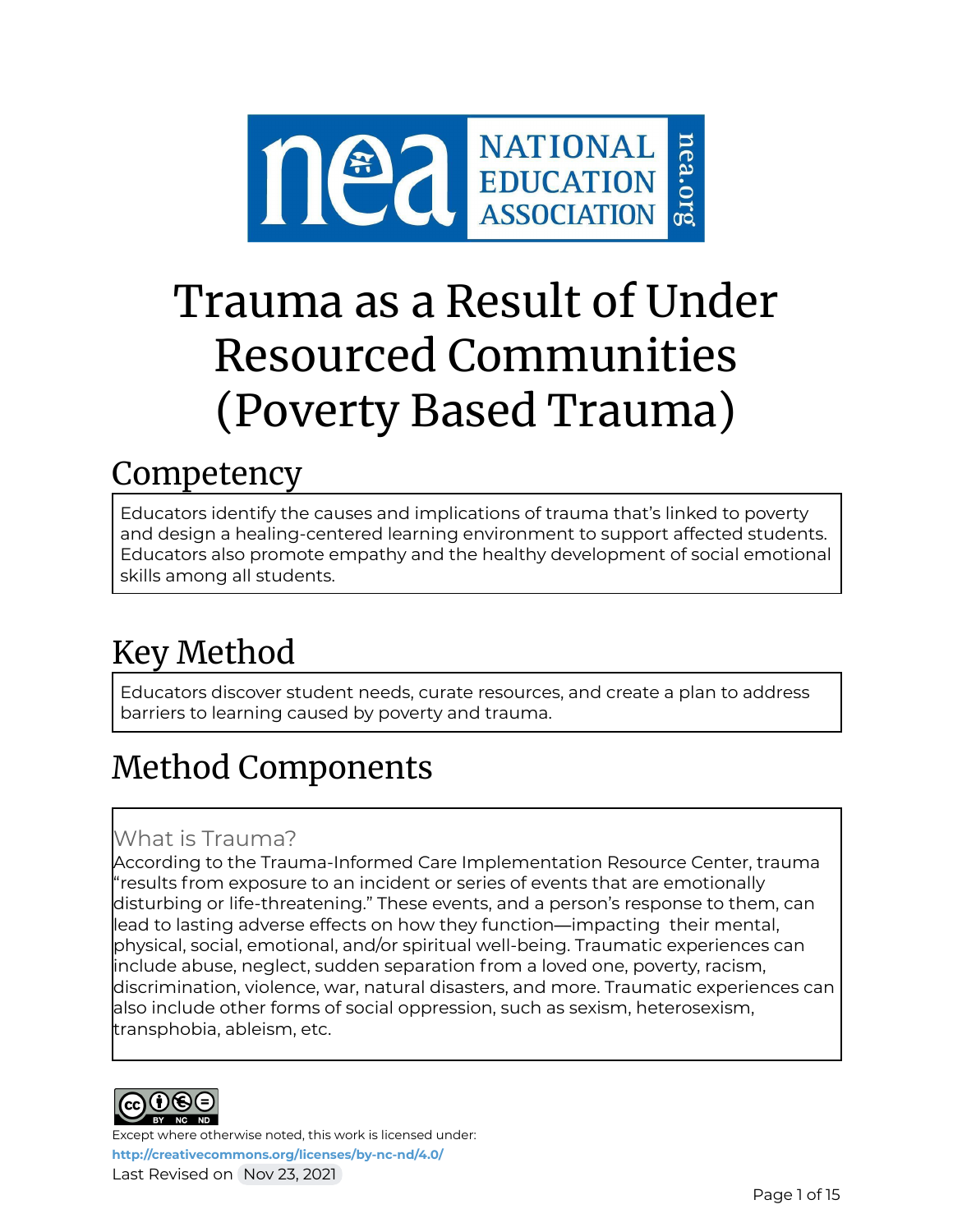Historical trauma is also a part of the broader definition of trauma. It is loosely defined by the cumulative harm to a group caused by a historical event (such as genocide, violent colonization, slavery) and whose effects impact multiple generations.

Children who experience trauma can enter your class believing that the world and even school is a scary place and that trusting others is risky. Some children may be most impacted by racism and other forms of oppression through their experiences in schools that have policies and practices that overwhelmingly harm people of color, LGBTQ+ and other historically marginalized groups.

The impact of traumatic experiences are so significant that they can hinder the brain's normal development. This causes behavioral, emotional, academic, and other developmental changes that a person who has not experienced a traumatic event is far less likely to have. Seemingly simple things—a facial expression, one's proximity, or tone of voice—may trigger memories of a painful event. This can lead to various reactions, including aggression, isolation, perfectionism and more.

While research shows that trauma affects one in four children, evidence suggests that with supportive educators and a healing-centered school community, students can learn, achieve and begin to heal.

### Trauma-Related to Poverty

At a basic level, poverty can be defined as the lack of necessities people need to survive (such as food, shelter, and clothing), but the topic has many complex components. Quality of life, basic human dignity and rights, as well as comparisons to other people in a given society all come into play. Consider poverty that is situational and may be temporary because it is triggered by an unfortunate event. Poverty could be generational because it involves a family cycle over time—and it can be difficult for family members to escape. Poverty as experienced in a rural area has different characteristics than that of urban areas. In the U.S. in 2020, the federal poverty line was \$26,246 for a family of four, including two children.

Many educators are unaware of the prevalence of poverty in the United States—and how it can impact their students and learning. Consider these statistics:

- According to the USDA National School Lunch Program, 51% of public school students receive free or reduced lunches, which are available to children in households with incomes at or below 130% of poverty to 185% of poverty.
- According to U.S. Census data, the rates of childhood poverty vary across states—from 7% in New Hampshire to 27% in Mississippi. Due to systemic issues (racism, school funding models, gerrymandering, etc.) poverty levels are often concentrated and isolated across local communities and states.
- In 2011, more than 3 million children were living in the U.S. in households with an income of less than \$2 a day, according to social scientist H. Luke Shaefer,

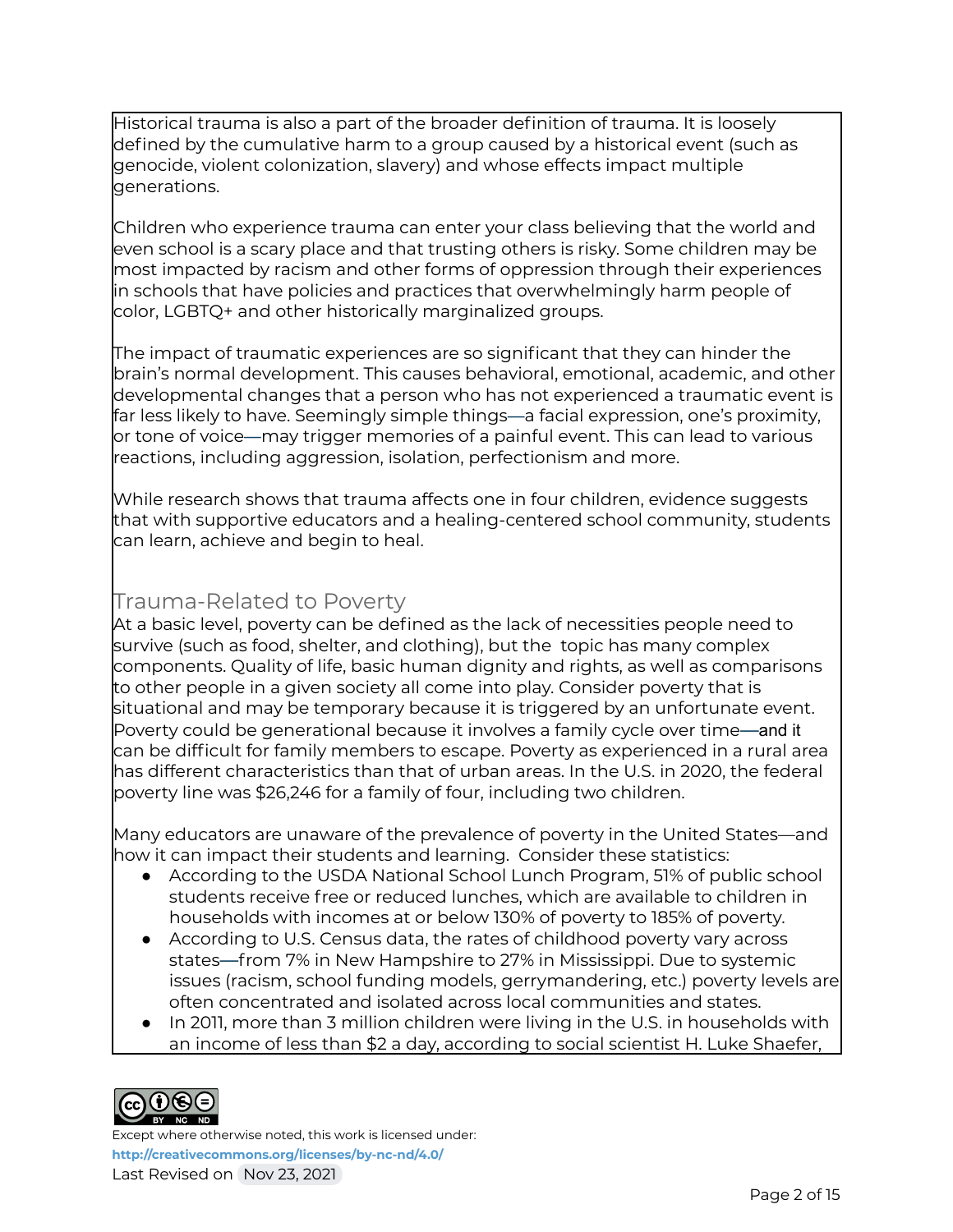author of *\$2 a Day, Living on Almost Nothing in America*. Nearly half of the world population lives with less than \$2.50 a day.

- About 40% of all Americans will experience poverty at some point in their lifetime, according to a 2013 *New York Times* article "Poverty in [America](https://opinionator.blogs.nytimes.com/2013/11/02/poverty-in-america-is-mainstream/) is [Mainstream.](https://opinionator.blogs.nytimes.com/2013/11/02/poverty-in-america-is-mainstream/)"
- School grading systems that rely on end-of-year academic testing reveal a strong correlation between high poverty and low academic achievement. One example is an analysis of PISA scores [\(https://www.oecd.org/pisa/](https://www.oecd.org/pisa/)) showing that in schools with 75% or more students on free or reduced lunch, scores averaged 429 and gradually went up to 547 as free and reduced lunch percentages dropped to less than 10%.

Studies about trauma reveal substantial overlap with poverty. Adverse Childhood Experiences (ACEs), which **tallies different types of abuse, neglect, and other adverse childhood experiences,** for example, are closely tied to both the causes and effects of poverty:

- Incarceration of a parent or guardian can severely limit the economic resources of a family. The over-policing of communities of color adds to the trauma many children and families experience.
- Conversely, the stresses of poverty on a family can contribute to dysfunction, abuse, or neglect, especially if exacerbated by mental health issues.

In many ways, poverty and trauma are closely connected which makes it necessary to consider them in tandem.

Many causes underlie poverty, but these generally stem from systemic (institutional racism, unregulated capitalism, social oppression, income pay gaps, etc.) and often generational sources. However, many people teeter near poverty in such a way that one catastrophic incident—like major car trouble or a health emergency— can plunge them deeper into poverty and despair. At one time or another, more than 40% of Americans will experience one year of poverty. Even more people may experience poverty for a shorter time period. Once visited by poverty, families can find it difficult to escape or disrupt the cycle. These are some causes of poverty:

- Unforeseen illness or disability
- Loss of a family member to death, divorce, or incarceration
- Stagnant wages, even as the cost of living rises
- Job loss due to outsourcing, recession, or personal reasons

Poverty has both short- and long-term effects related to student needs. Student behavior is linked to their needs and can manifest in a myriad of ways. Often, what can be perceived as "bad behavior" may be a result of unmet social, emotional, psychological or physiological needs. When you observe "concerning behavior," consider Maslow's [Hierarchy](https://www.simplypsychology.org/maslow.html) of Needs and the immediate effects of poverty on a student's life in these areas:

- Basic nutrition
- Sleep environment

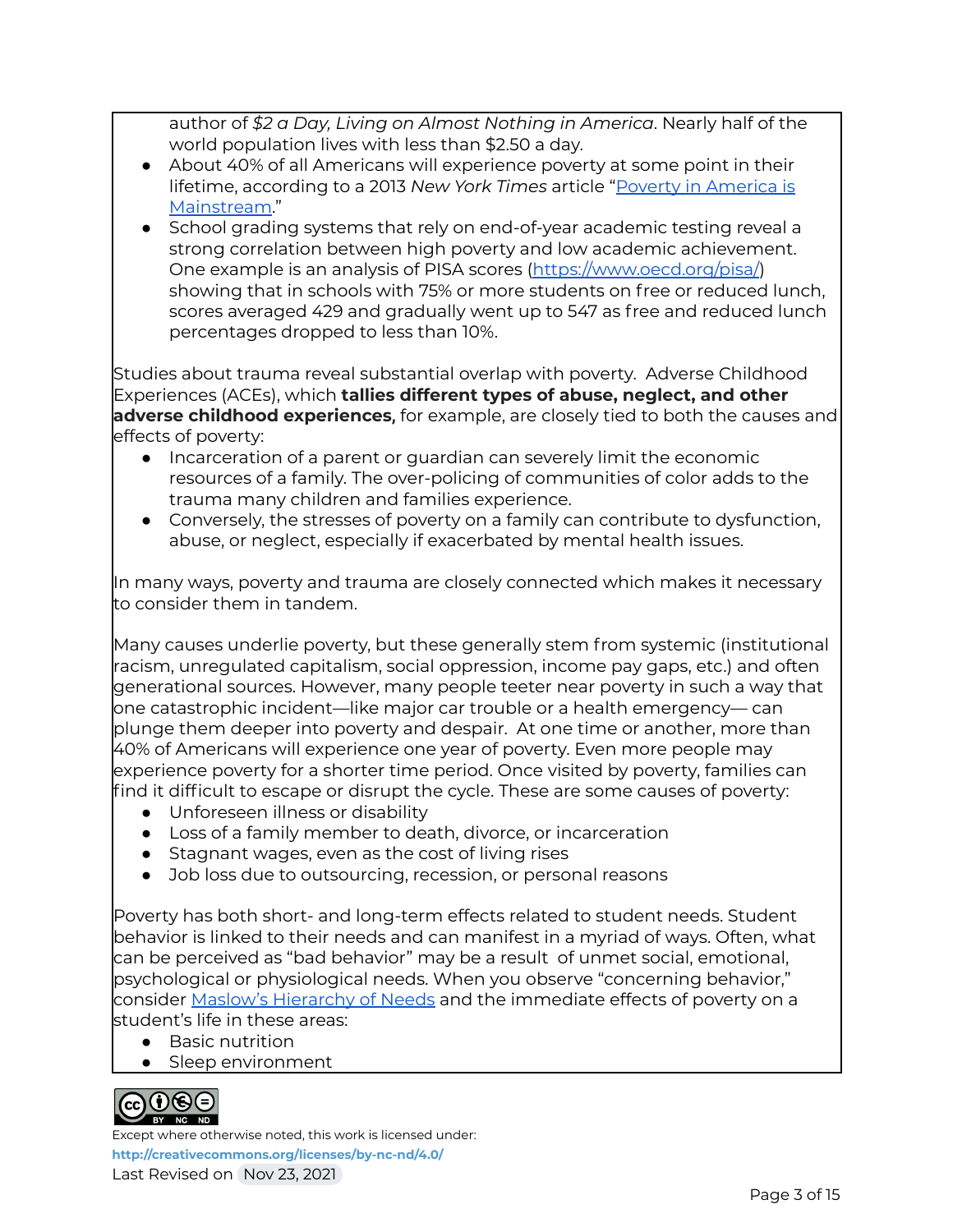- Adequate shelter
- Physical safety
- Hygiene needs
- Health care
- Healthy relationships
- Developmentally appropriate responsibilities
- Enriching life experiences

The long-term effects of living with poverty are similar to the long-term effects of exposure to discrete traumatic incidents, but for the purposes of this micro-credential, we will focus specifically on student learning outcomes. You may wish to review the ACEs study to keep in mind other long-term effects that are poverty-related.

#### Signs of Trauma

Depending on the student's age, they may exhibit these signs of distress that result from trauma:

| <b>Preschool Students</b>                                                                                                                                                                    | <b>Elementary School</b><br><b>Students</b>                                                                                                                                                                                     | <b>Middle and High School</b><br><b>Students</b>                                                                                                                                                    |
|----------------------------------------------------------------------------------------------------------------------------------------------------------------------------------------------|---------------------------------------------------------------------------------------------------------------------------------------------------------------------------------------------------------------------------------|-----------------------------------------------------------------------------------------------------------------------------------------------------------------------------------------------------|
| Bedwetting<br>Thumb sucking<br>Acting younger than their<br>age<br>Difficulty separating from<br>their parents<br>Temper tantrums                                                            | Changes in their behavior<br>such as aggression, anger,<br>irritability, withdrawal<br>from others, and sadness<br>Difficulty adjusting to a<br>new school<br>Difficulty building<br>friendships or getting<br>along with peers | A sense of responsibility<br>or guilt for the bad things<br>that have happened<br>Feelings of shame or<br>embarrassment<br>Feelings of helplessness<br>Changes in how they<br>think about the world |
| Aggressive behavior like<br>hitting, kicking, throwing<br>things, or biting<br>Not playing with other<br>kids their age<br>Repetitive playing out of<br>events related to trauma<br>exposure | Fear of separation from<br>parents<br>Fear of something bad<br>happening                                                                                                                                                        | Loss of faith<br>Problems in relationships,<br>including peers, family,<br>and teachers<br>Conduct problems                                                                                         |

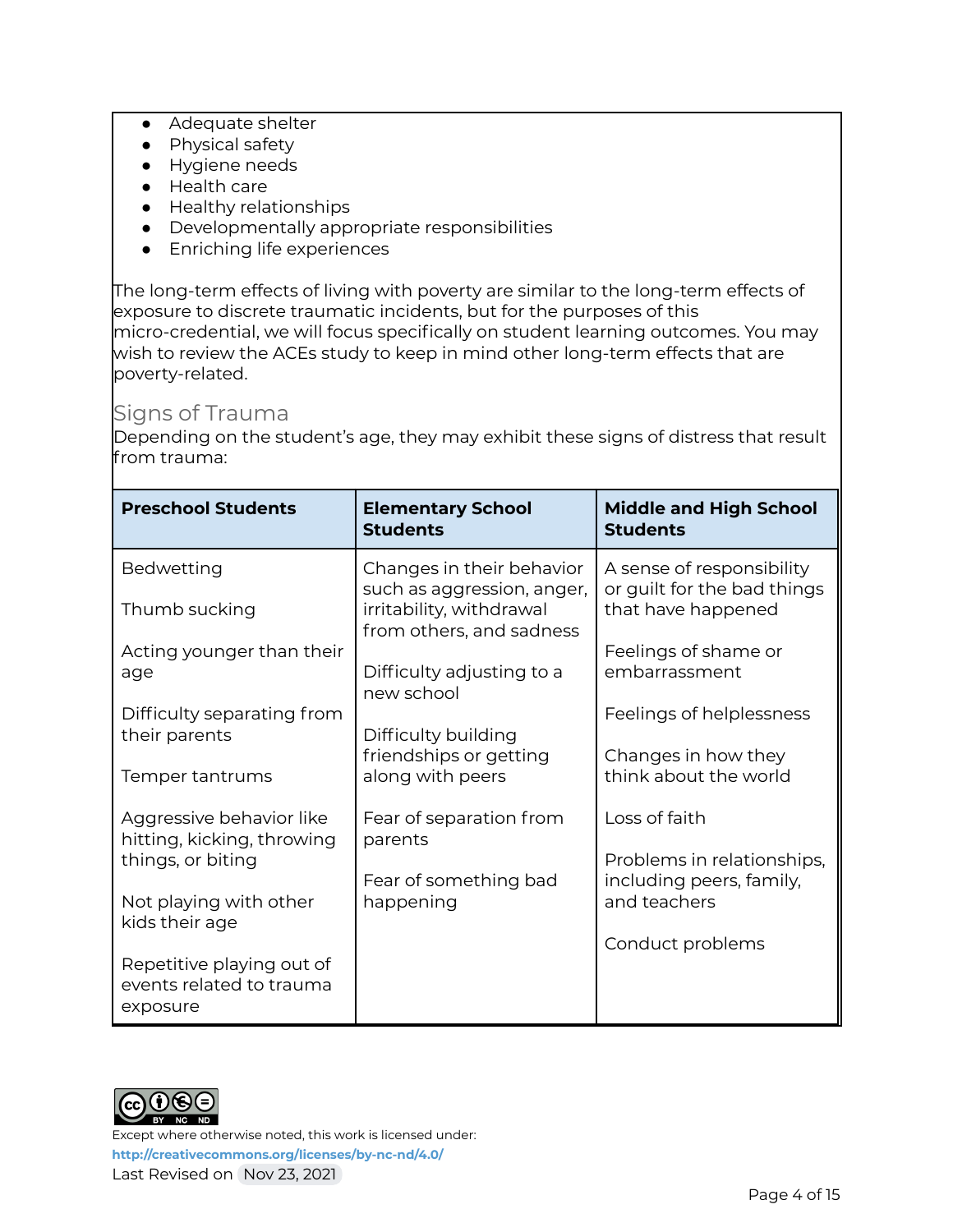# Effects of Poverty-Related Trauma on Student Learning

It is important to remember that poverty is not a "culture." Rather it refers to families, children, communities, and others who lack resources to have the basic necessities of life—housing, food, clean water, clothing,etc. Today, it can also mean the lack of access to health care, education, and more. There are multiple studies that link income levels to brain development and function. There are many factors, but if you think of poverty as a lack of resources then it follows that the lack of sleep, nutrition, health care, and hygiene, for example, can detrimentally affect a child's growing body and brain.

Additionally, poverty can cause chronic stress, which also negatively impacts brain development and function. Brain scans show that students who experience higher levels of poverty also have lower levels of gray matter in the brain, where neurons exist and are responsible for what we know as thinking and learning.

- Neuroscience shows that living in poverty can affect the development and size of the hippocampus and prefrontal cortex-areas of the brain that are important for memory and complex thought, like reasoning and decision making.
- All the brain systems and functions can be harmed and disrupted by poverty, including the areas responsible for language, memory, pattern recognition, and processing of thoughts and feelings.
- The experience of poverty can look very different for individuals. No one situation is the same.

Therefore, trauma that is triggered by poverty can affect student learning. Educators may observe:

- Higher rates of absenteeism
- Impairment of attention and concentration
- Cognition, creativity, and memory issues
- Problems with social skills and judgement
- Apparent lack of motivation, determination, or effort
- Signs of depression and anxiety
- General lagging behind same-aged peers

These are challenges that can be overcome with immediate application of practical resources (money, housing, food, etc.). They can also be overcome with continuing social emotional support as the brain can rewire itself, a concept known as neuroplasticity. Environmental changes can have a huge impact on students' brains, including raising the academic achievement of students living in poverty.

### Educator Supports for Students Experiencing Poverty

Poverty is systemic and entrenched, which means it can seem intractable and overwhelming to the educator working in a school or classroom with children who have experienced poverty related trauma. Ultimately, policy changes and the application of practical resources (money, housing, food, etc.) represent some

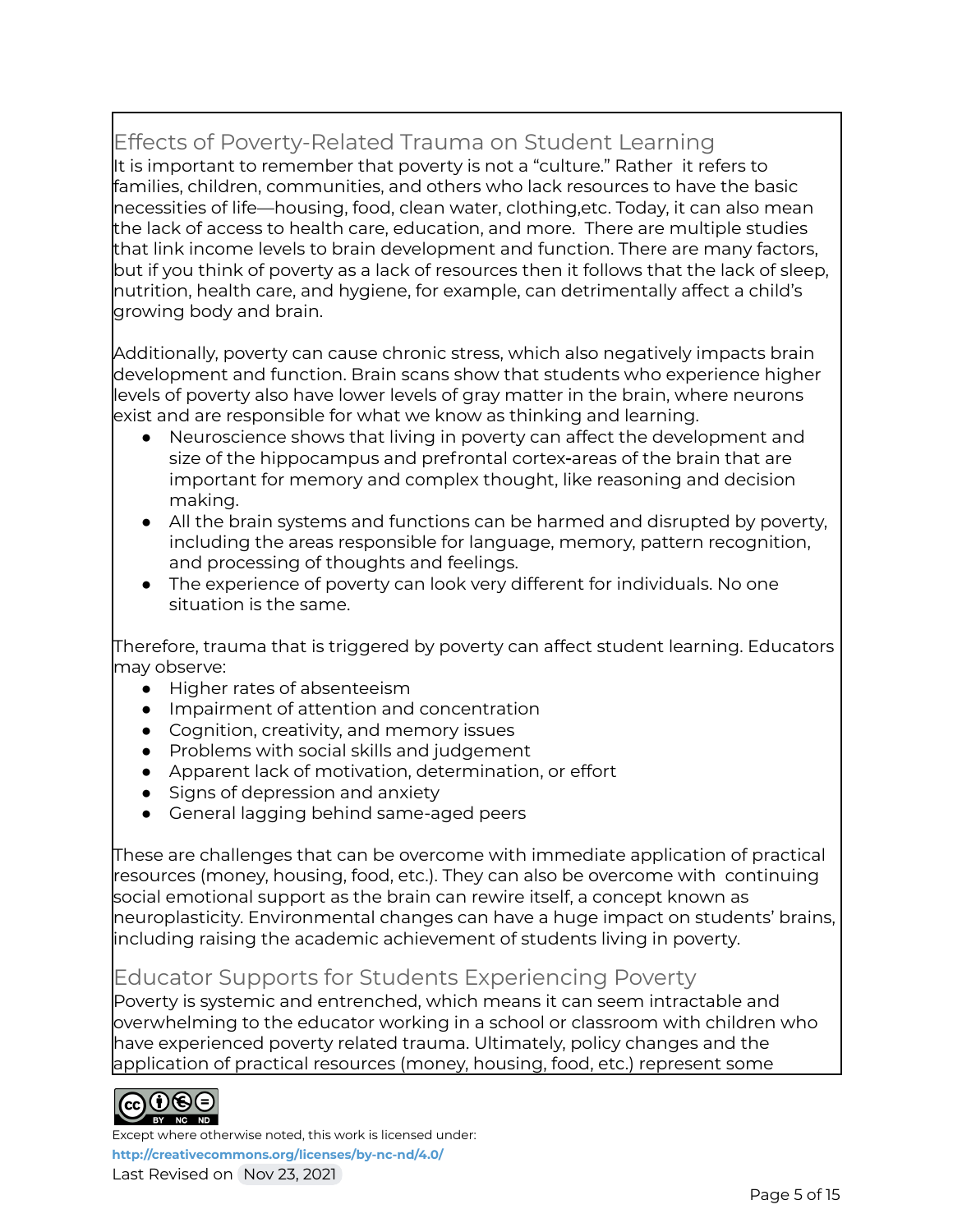solutions for alleviating the effects of trauma-related poverty, but for this micro-credential, the focus is on the school and classroom and educator actions within the school community.

Fortunately, educators who have chosen to participate in this micro-credential are already participating in one of the action steps that can support students experiencing poverty. Simply understanding and recognizing the effects of poverty on student learning is the first step. As educators in pursuit of more professional development and information, you will find a variety of resources to support your students.

- Considering poverty is a systemic problem often means families lack access to resources to get basic needs. As an educator you can:
	- Help families access necessary goods and services
	- Work to establish strong relationships with families so you can learn about their needs.
	- Inquire about family access to resources (food, clothing,housing,etc.)
	- Ask for permission to share information about different resources or services.
	- Share information about known resources in the community
	- Connect families with social work/case management service providers/charity institutions who can help youth/families access necessary resources.
- Apply classroom management that embodies empathy and respect for students.
- Embed social-emotional learning within academic tasks.
- Use inclusive terms and maintain unconditional positive regard for students.
- Alter the learning environment to make students feel safe and supported when taking risks.
- Include student interests and choice when developing curriculum. Ensure it connects with and is relevant to the lived experience of students.
- Teach mindfulness skills and metacognition.
- Develop or strengthen your own growth mindset as it relates to teaching children who live in poverty. Share your own feelings and model your thought processes.
- Use assessments to pinpoint student needs and build core skills in those areas.
- Develop enriching activities and make sure to provide the highest quality of educational experiences for students.
- Develop, maintain, and communicate high expectations for all of your students.

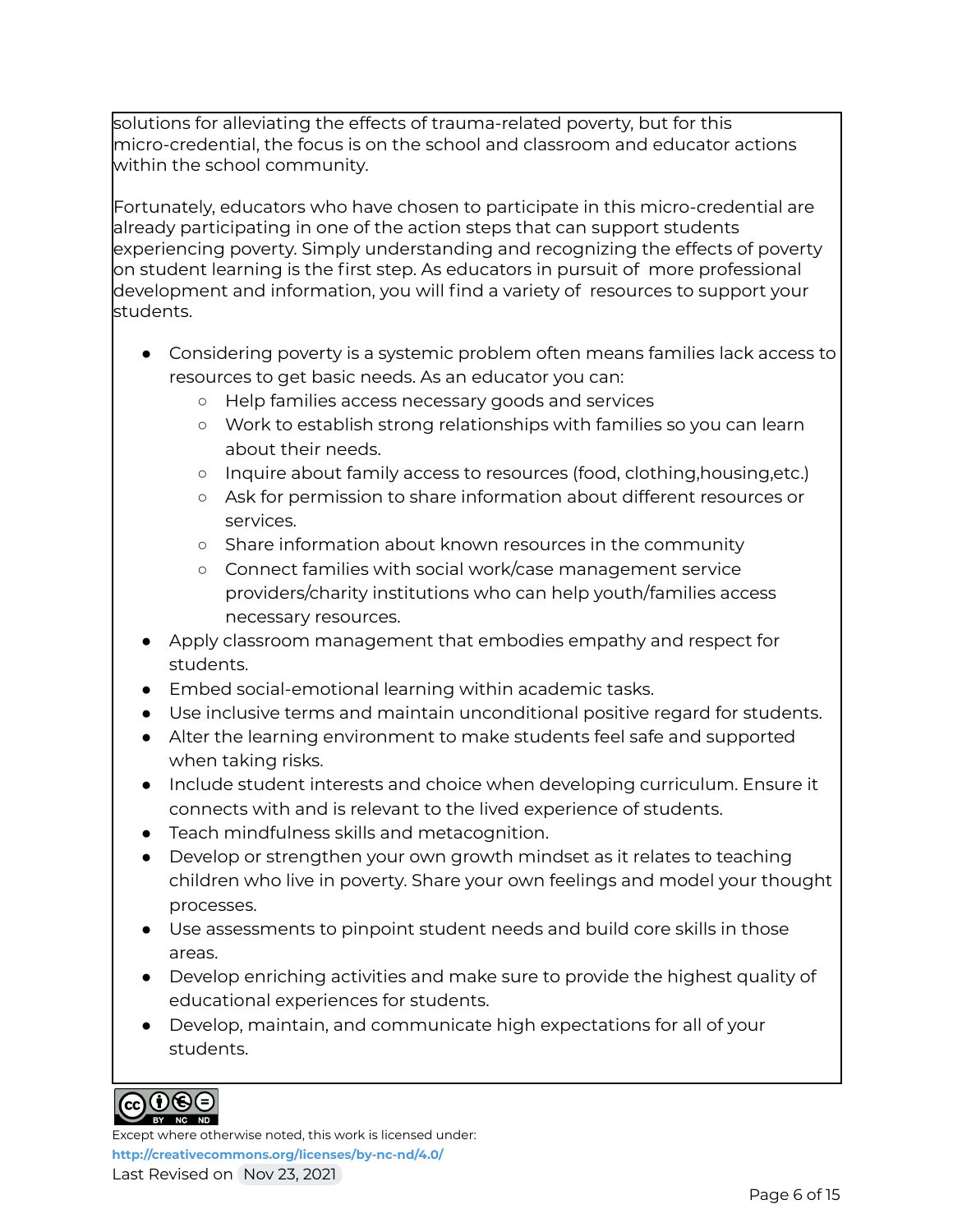# Managing Your Own Trauma

As educators, we can become overwhelmed with the issues and problems that our students might bring to school. That is why it is important for you to take care of yourself and avoid compassion fatigue, burn out and/or secondary trauma. You should practice self-care strategies and know when and how to seek support from family, friends, and or professionals. In some cases, it may also be helpful to assess your own history of trauma and consider how it may be triggered while trying to take care of others. If this happens, please see the resources below for additional support. Remember this familiar airline adage: In case of an emergency, put your oxygen mask on first before helping others put on theirs. These are some suggestions for self-care:

| <b>Breathing exercises</b><br>relationships<br>Yoga<br>• Attend workshops on social<br>Mindfulness activities<br>emotional skills<br>Journaling<br>Taking time away<br>Journaling<br>$\bullet$<br>• Taking media breaks<br>Therapy<br>$\bullet$ | <b>Addressing Triggers in the Moment</b> | <b>Long-Term Care</b>                                                  |
|-------------------------------------------------------------------------------------------------------------------------------------------------------------------------------------------------------------------------------------------------|------------------------------------------|------------------------------------------------------------------------|
| and meditation practice                                                                                                                                                                                                                         |                                          | • Cultivate and maintain healthy<br>• Developing a regular mindfulness |

# Supporting Rationale and Research

Budge, K. M., & Parrett, W. H. (ASCD) (2018). *Disrupting Poverty: Five Powerful Classroom Practices* [Webinar] [https://www.ascd.org/webinars/disrupting-poverty-five-powerful-classroom-practic](https://www.ascd.org/webinars/disrupting-poverty-five-powerful-classroom-practices) [es](https://www.ascd.org/webinars/disrupting-poverty-five-powerful-classroom-practices)

Collins, K., Connors, K., Davis, S., Donohue, A., Gardner, S., Goldblatt, E., Hayward, A., Kiser, L., Strieder, F. Thompson, E. (2010). *Understanding the impact of trauma and urban poverty on family systems: Risks, resilience, and interventions*. Baltimore, MD: Family Informed Trauma Treatment Center. Accessible via [http://nctsn.org/nccts/nav.do?pid=ctr\\_rsch\\_prod\\_ar](http://nctsn.org/nccts/nav.do?pid=ctr_rsch_prod_ar) or <http://fittcenter.umaryland.edu/WhitePaper.aspx>

Edin, K. J., & Shaefer, H. L. (2015). *\$2.00 A Day: Living on Almost Nothing in America*. Mariner Books.

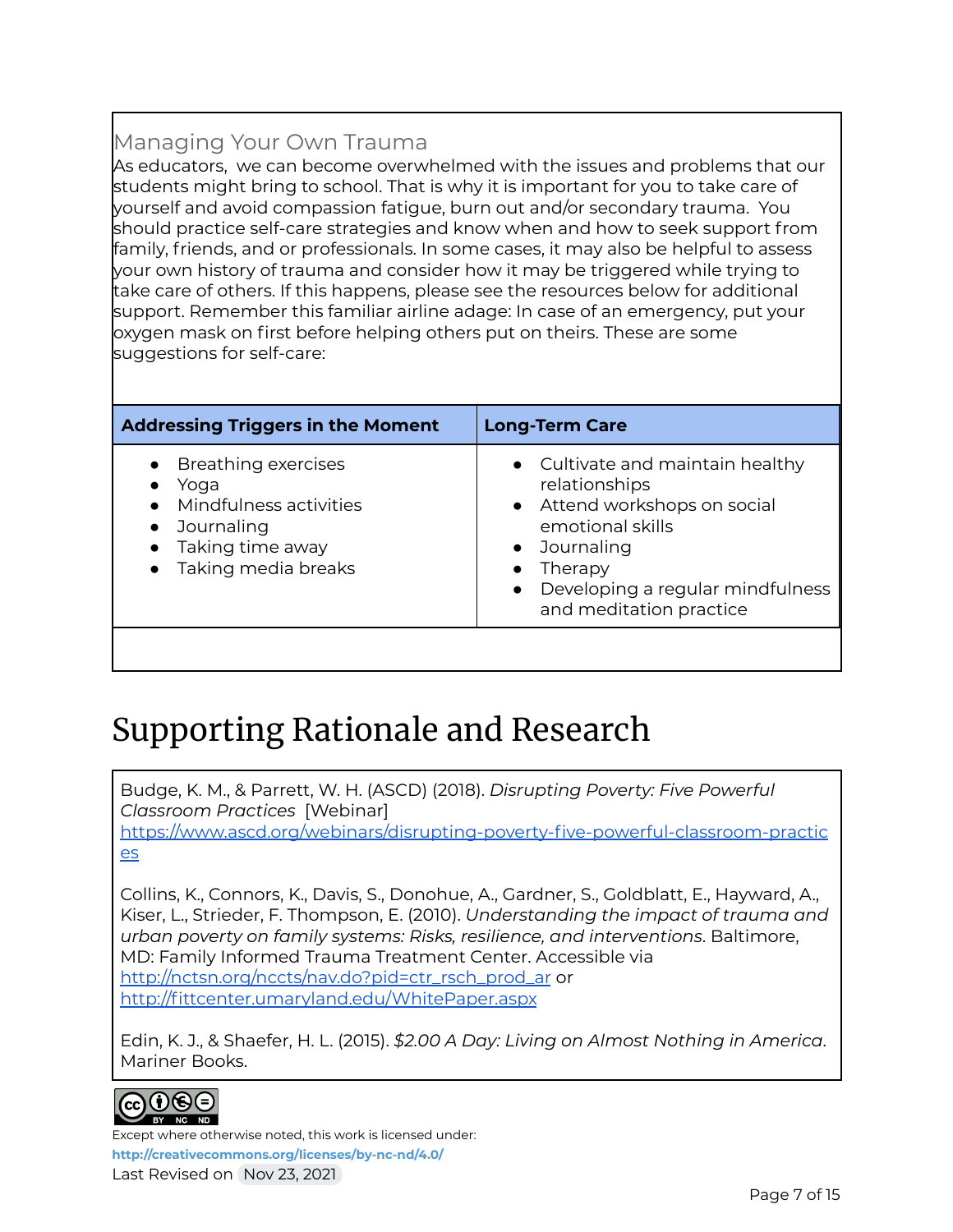Jensen, E. (2009). *Teaching with Poverty in Mind*. ASCD.

Jensen, E. J. (2013). *Engaging Students with Poverty in Mind*. ASCD.

Liebtag, E. (2016 August 23). *Equitable Education for Students in Poverty Starts with the Teacher*. Getting Smart. [https://www.gettingsmart.com/2016/08/equitable-education-for-students-in-povert](https://www.gettingsmart.com/2016/08/equitable-education-for-students-in-poverty-starts-with-the-teacher/) [y-starts-with-the-teacher/](https://www.gettingsmart.com/2016/08/equitable-education-for-students-in-poverty-starts-with-the-teacher/)

# Resources

Trauma

[Principal's](https://drive.google.com/file/d/1J2q4Adw5oOptrWbeCCwLMs_1SJMo8pVb/view?usp=sharing) Research Review (2013) (.pdf)

Creating [Trauma-Sensitive](https://drive.google.com/file/d/14vB3m5k8cxzvM-W2E53sMI7_AXRpxAgQ/view?usp=sharing) School

Guidelines for [Administrators](https://www.nasponline.org/resources-and-publications/resources-and-podcasts/school-climate-safety-and-crisis/mental-health-resources/trauma/preventing-childhood-trauma-guidelines-for-administrators-and-crisis-teams) and Crisis Teams Preventing Childhood Trauma

[Attachment](https://www.attachmenttraumanetwork.org/wp-content/uploads/TSS-infographic-updated-8-2016-web.pdf) Trauma Network—Childhood Trauma

The National Child [Traumatic](https://traumaawareschools.org/resources-materials/3162/Child_Trauma_Toolkit_Final.pdf?1385464214) Stress Network—Child Trauma Toolkit for Educators

NAEYC—Trauma Sensitive [Classrooms](https://www.naeyc.org/resources/pubs/yc/may2015/trauma-sensitive-classrooms)

The [Trauma](http://bit.ly/TraumaToolkit) Toolkit (downloadable .pdf)

Greater Good—Five Ways to Support [Students](https://greatergood.berkeley.edu/article/item/five_ways_to_support_students_affected_by_trauma) Affected by Trauma

Trauma-Related Poverty NEA Poverty Trauma [Handbook](https://www.nea.org/sites/default/files/2020-07/NEAPovertyTraumaHandbook.pdf) (pgs. 19 – 36)

National Association of School Psychologists [Recommendations](https://www.nasponline.org/resources-and-publications/resources-and-podcasts/school-climate-safety-and-crisis/mental-health-resources/trauma/supporting-students-experiencing-childhood-trauma-tips-for-parents-and-educators)

[Baby's](https://www.babysfirstyears.com/) First Years study

Effects of Poverty-Related Trauma on Student Learning [Teaching](https://www.scpr.org/blogs/education/2014/06/02/16743/poverty-has-been-found-to-affect-kids-brains-can-o/) Through Trauma: How Poverty Affects Kids' Brains

Poverty, Stress, and Brain [Development:](https://www.ncbi.nlm.nih.gov/pmc/articles/PMC5765853/) New Directions for Prevention

[andIntervention](https://www.ncbi.nlm.nih.gov/pmc/articles/PMC5765853/)

Association between Income and the [Hippocampus](https://www.ncbi.nlm.nih.gov/pmc/articles/PMC3087752/)

Educator Supports for Students Experiencing Poverty

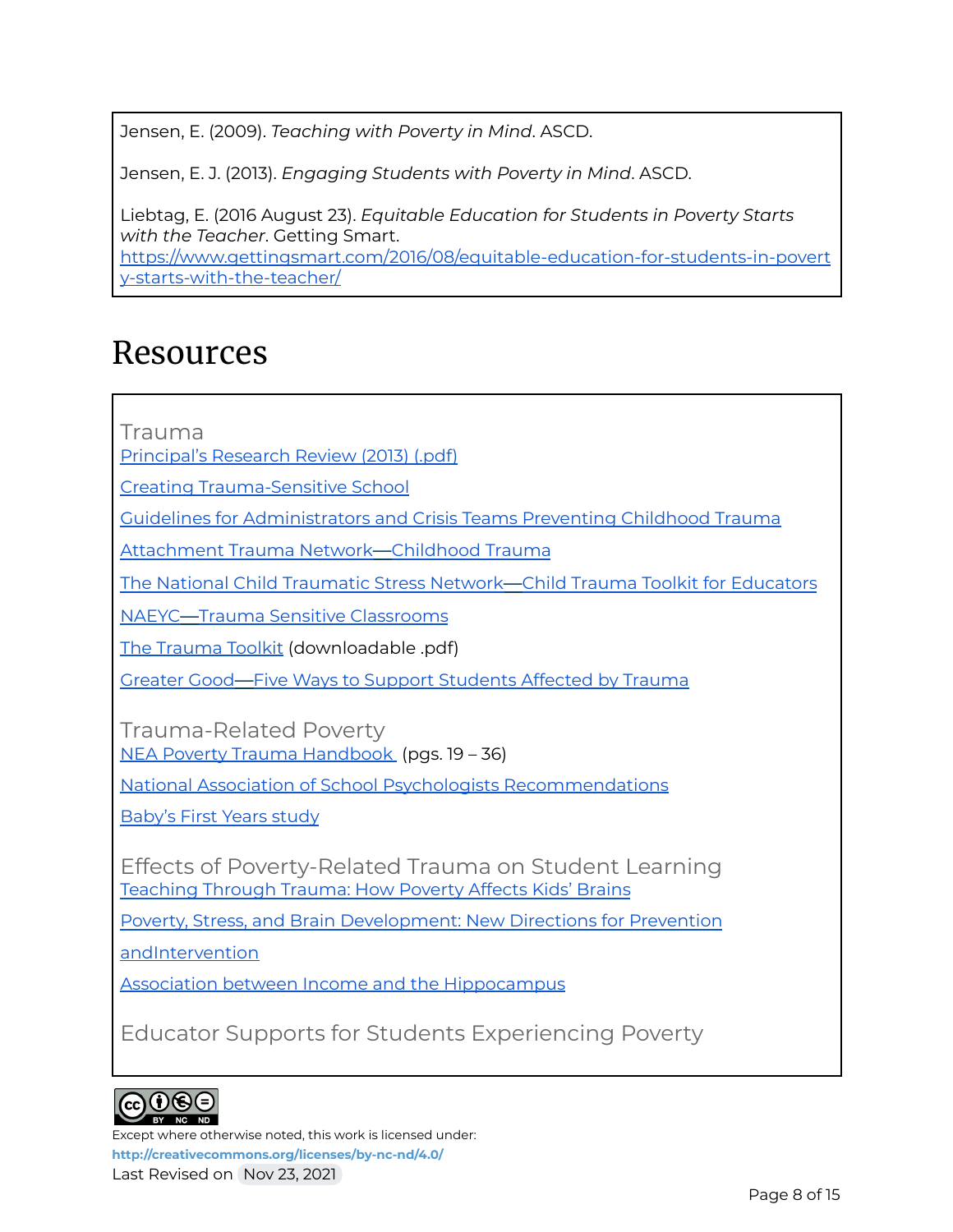NCTSN—[Understanding](https://www.nctsn.org/sites/default/files/resources/resource-guide/understanding_impact_trauma_urban_poverty_family_systems.pdf) the impact of trauma and urban poverty on family

systems: Risks, resilience and [interventions](https://www.nctsn.org/sites/default/files/resources/resource-guide/understanding_impact_trauma_urban_poverty_family_systems.pdf)

Equitable [Education](https://www.gettingsmart.com/2016/08/equitable-education-for-students-in-poverty-starts-with-the-teacher/) for Students in Poverty Starts with the Teacher

Listicles [Wikipedia](https://en.wikipedia.org/wiki/Listicle) article on listicles.

The listicle as a [literary](https://mag.uchicago.edu/arts-humanities/listicle-literary-form#) form

Listicle [examples](https://www.buzzfeed.com/tag/lists)

What To Do If You Are Triggered—Helpful Resources [Managing](https://mediatorsbeyondborders.org/wp-content/uploads/2020/01/managing-your-triggers-toolkit.pdf) Your Triggers Toolkit

5 Steps for Managing Your [Emotional](https://www.psychologytoday.com/us/blog/wander-woman/201507/5-steps-managing-your-emotional-triggers) Triggers

4 Steps to Dealing with [Negative](https://bigvoicesrise.com/triggers/) Triggers

[Emotional](https://sourcesofinsight.com/emotional-triggers-and-what-to-do-about-them/) Triggers and What to Do About Them

Self-Care [Assessment](https://www.mentoring.org/wp-content/uploads/2020/03/MARCH_2015_Self_Care_Assessment.pdf) Worksheet

Where to Find School Demographic Data U.S. [Department](https://www2.ed.gov/about/contacts/state/index.html) of Education: State Contacts and Information

The [Nation's](https://www.nationsreportcard.gov/) Report Card

U.S. [Department](https://ocrdata.ed.gov/) of Education—Civil Rights Data Collection

U.S. [Department](https://www2.ed.gov/rschstat/landing.jhtml?src=pn) of Education—Data & Statistics

# Submission Guidelines & Evaluation Criteria

*To earn the micro-credential, you must receive a passing score in Parts 1 and 3, and be proficient for all components in Part 2.*

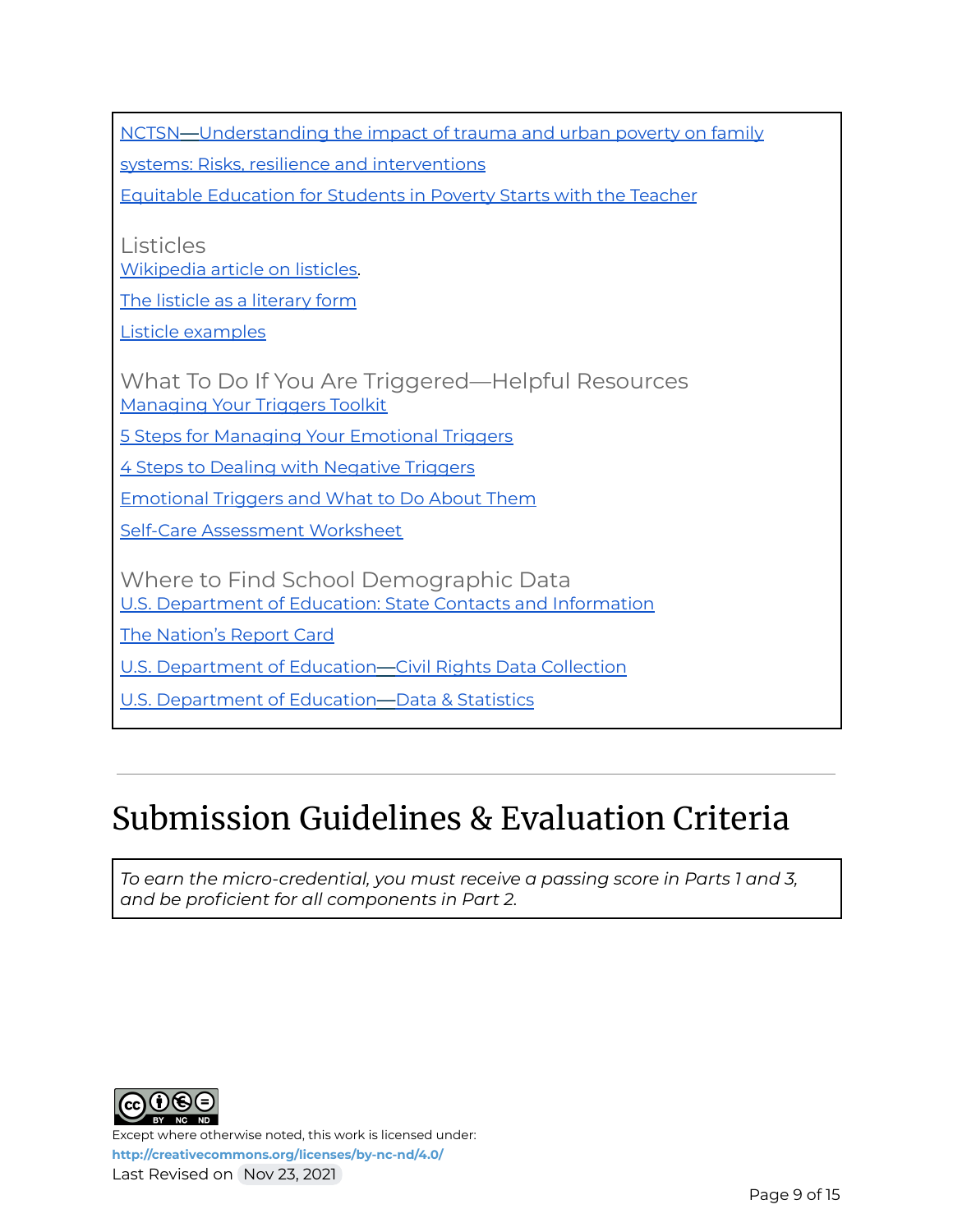### Part 1. Overview Questions (Provides Context)

#### **(250–500 words)**

*Please include answers to the following contextual questions to help our assessors understand your current situation. \*Please do not include any information that will make you identifiable to reviewers*.

- *1. What are the demographics of your classroom and school, making sure to include socio-economic data and disciplinary data?*
- 2. What are your students' needs? Are there specific needs related to socio-economic status?
- 3. What do you already do/know about the effects of trauma triggered by poverty and its impact on student learning?
- *4. What is your intention and goal in completing this micro-credential? How do you think what you've learned in the process of earning this micro-credential will impact your students and your teaching?*

**Passing:** Response provides reasonable and accurate information that justifies the reason for choosing this micro-credential to address specific needs of both the teacher and the student. A learning goal that describes what educators hope to gain from earning this micro-credential needs to be clearly stated.

### Part 2. Work Examples/Artifacts/Evidence

To earn this micro-credential, please submit the following three artifacts as evidence of your learning.

*\*Please do not include any information that will make you or your students identifiable to reviewers.*

#### **Artifact 1: School Demographics Infographic**

Using the demographic information you provided in the contextualizing section, as well as any other relevant information gathered about your school community, create an infographic that illustrates the challenges students are facing in your classroom and school.

Use these guiding questions to produce your artifact:

- What factors contribute to poverty in your school community (e.g., food security, affordable housing, household income, quality healthcare, etc.)?
- What income and household member levels result in a poverty designation?
- How many children could be experiencing traumatic stress because of poverty in your school and/or district?

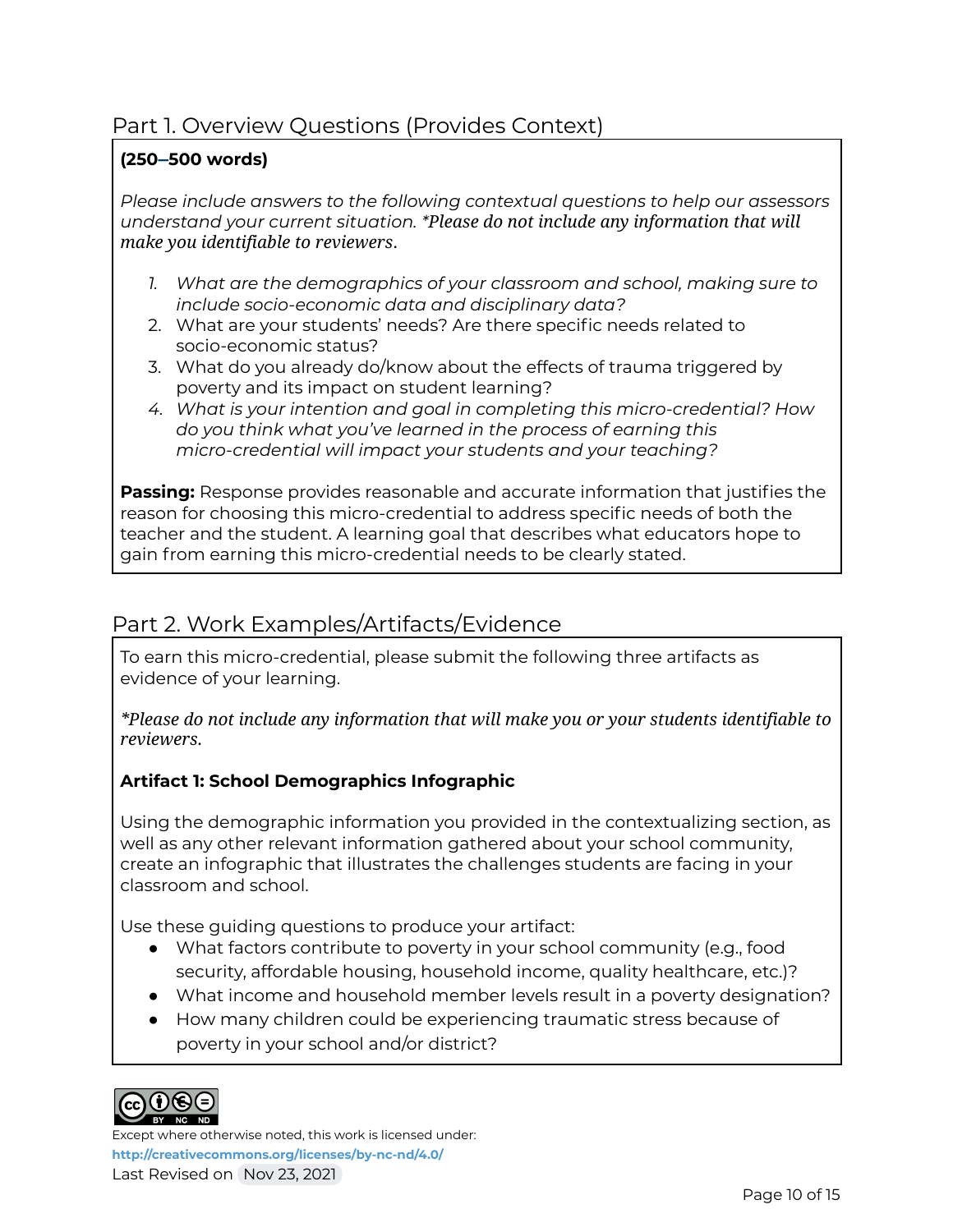● How does economic status relate to discipline data and/or academic data in your school community?

*Consider using an infographic tool such as Adobe Spark, Canva, or Piktochart to design your infographic. Free options are acceptable to use for this micro-credential.*

#### **Artifact 2: School and Community Resources Listicle**

Make a listicle of at least 10 resources that can be used in your classroom, school and or community. To complete this artifact, follow the steps below:

- Research and determine what the students in your classroom and or school and community need
- Brainstorm ideas for addressing these needs
- Categorize the needs into topics
- Develop these resources into a listicle

For each resource on your list:

- Short description of resource
- What audience this service would most benefit
- What needs will this address?
- How you can use this to support families
- How will you communicate the availability of this service to families?
- Image/visual representation

#### **Artifact 3: Sharing your Resources (100–200 words)**

Write an explanation of how you intend to share your infographic and listicle with others. Include how you will share them with staff, families, and community members.

#### **Artifact 4: Healing Centered Plan for Schools and Classrooms (700–800 words)**

Use the information you gathered for Artifacts 1 and 2 to help you identify at least the needs of two–three of your students who may be experiencing trauma related to poverty. Then write an action plan to address these needs(s).

Your plan should include:

Problem statement

#### **(100–200 words)**

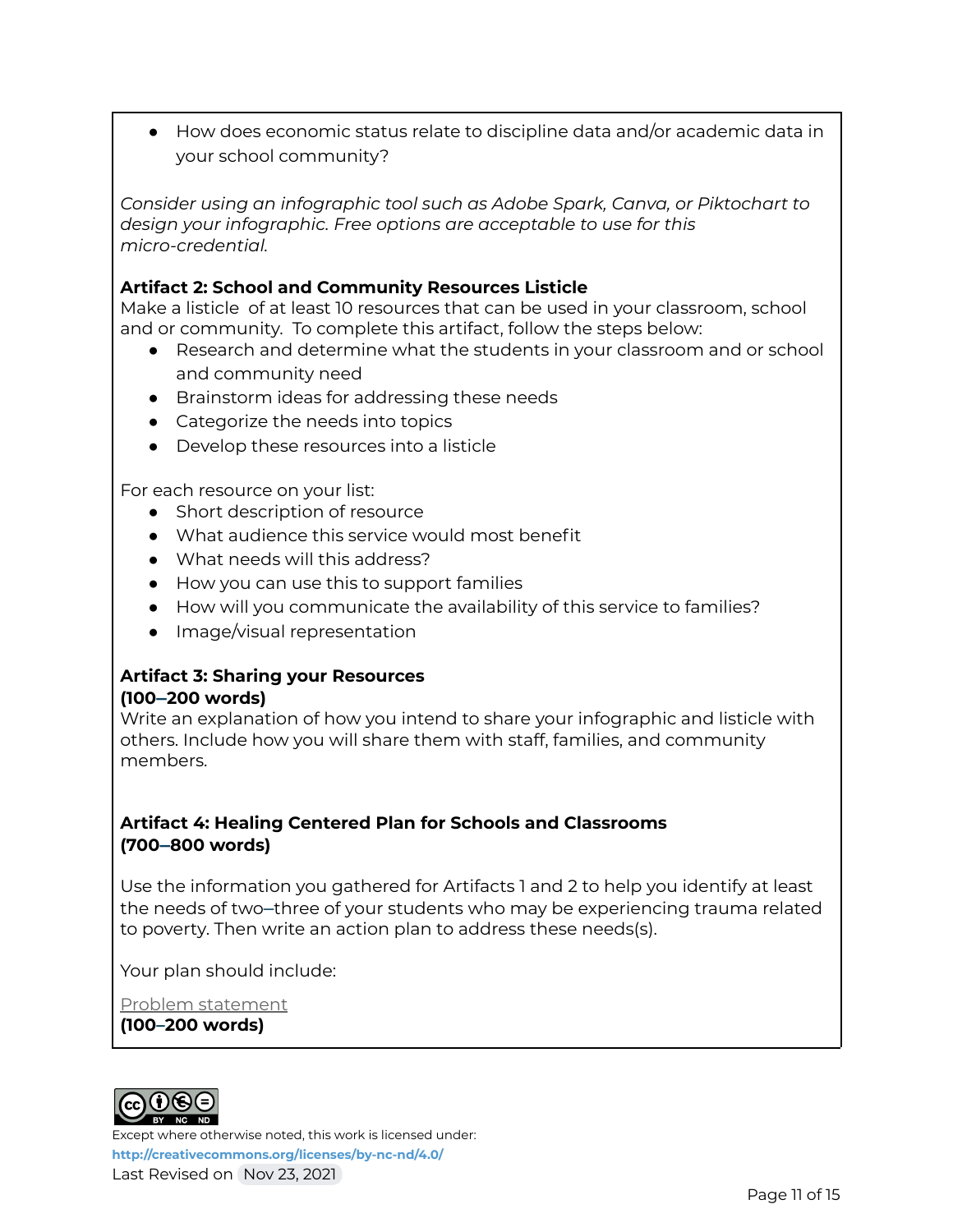A problem statement is a concise description of the problem or issues a project seeks to address. It identifies the current state, the desired future state, and any gaps between the two. Also, include a summary of any challenges you expect to face and how you will overcome them to meet your desired outcome.

(Source: <https://www.indeed.com/career-advice/career-development/what-is-a-problem-statement>)

#### Desired Outcome

#### **(50–100 words)**

What do you hope will result from this action plan?

#### Success Criteria

#### **(100–200 words)**

Describe how you will know that your outcome(s) has been achieved. Include any measurement tools you plan to use to determine results.

#### Proposed Solution

#### **(300–400 words)**

Write a narrative that describes one or more solutions. Include ways that you will incorporate the voices and opinions of students and families who are affected by institutional inequities. Also, include ways you can support and amplify local or community organizations that are already doing work in this area.

#### Action Steps and Timeline

If you were to break the solution down into small micro-steps, what would be the first 3–5 steps? When do you expect to accomplish it?

| Dates the action will be<br>started and completed | l Action | Who will be involved |
|---------------------------------------------------|----------|----------------------|
|                                                   |          |                      |

Results

#### **(200–300 words)**

Revisit your success criteria and write a summary of your results. Include: what went well, challenges, next steps, and what you learned from this work.

#### Part 2. Rubric

| <b>Proficient</b> | <b>Basic</b> | Developing |
|-------------------|--------------|------------|
|-------------------|--------------|------------|



Except where otherwise noted, this work is licensed under: **<http://creativecommons.org/licenses/by-nc-nd/4.0/>**

Last Revised on Nov 23, 2021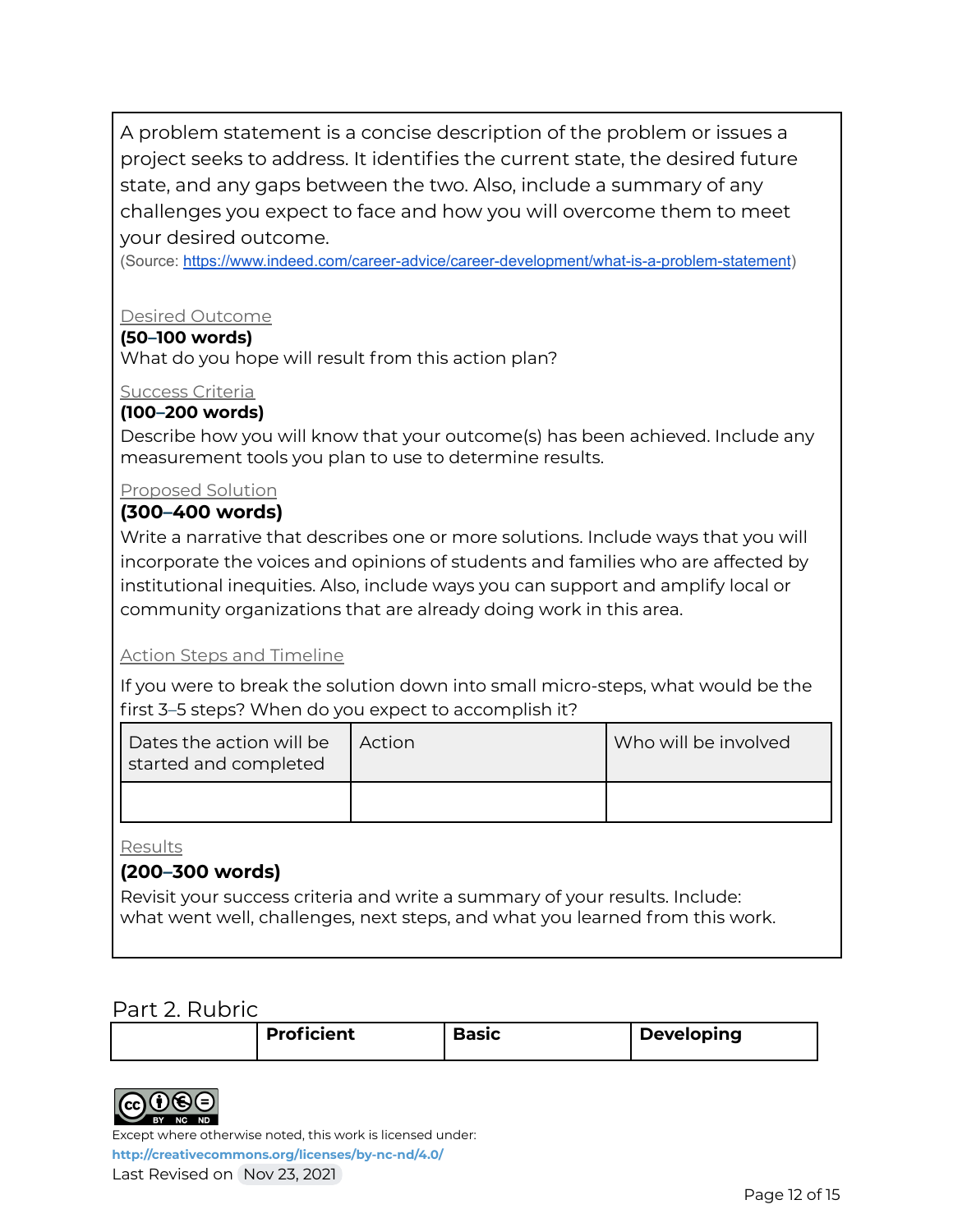| <b>Artifact 1:</b><br><b>School</b><br><b>Demographic</b><br><b>Infographic</b> | Thoroughly<br>considers and<br>addresses all the<br>questions:<br>-contributing<br>factors of poverty<br>-poverty<br>designation<br>information<br>-local<br>demographics<br>related to poverty<br>-related discipline<br>data and or<br>academic data<br>Includes a variety of<br>student-centered<br>needs.<br>Facts strongly<br>backed by strong<br>evidence and<br>reliable sourcing.<br>Presented in a clear<br>and visually<br>appealing format. | Considers and<br>addresses the<br>questions but lacks<br>details:<br>-contributing<br>factors of poverty<br>-poverty<br>designation<br>information<br>-local<br>demographics<br>related to poverty<br>-Related discipline<br>data and or<br>academic data<br>May focus on only a<br>narrow aspect of<br>student need.<br>Facts backed by<br>evidence and<br>sourcing.<br>Clearly presented. | Fails to consider or<br>address any<br>questions.<br>Lacks focus or<br>includes only one<br>aspect of student<br>need.<br>Facts, evidence,<br>and sourcing lack<br>credibility.<br>Presentation may<br>be disorganized or<br>otherwise<br>unappealing. |
|---------------------------------------------------------------------------------|--------------------------------------------------------------------------------------------------------------------------------------------------------------------------------------------------------------------------------------------------------------------------------------------------------------------------------------------------------------------------------------------------------------------------------------------------------|---------------------------------------------------------------------------------------------------------------------------------------------------------------------------------------------------------------------------------------------------------------------------------------------------------------------------------------------------------------------------------------------|--------------------------------------------------------------------------------------------------------------------------------------------------------------------------------------------------------------------------------------------------------|
| <b>Artifact 2:</b><br><b>Listicle</b>                                           | Includes all<br>required<br>components:<br>-10 resources<br>-categories<br>-visuals for each<br>item<br>-brief description of<br>each item                                                                                                                                                                                                                                                                                                             | Includes some of<br>the required<br>components:<br>-10 resources<br>-categories<br>-visual for each<br>item<br>-brief description of<br>each item                                                                                                                                                                                                                                           | Is missing most of<br>the required<br>components:<br>-10 resources<br>-categories<br>-visuals for each<br>item<br>-brief description of<br>each item                                                                                                   |

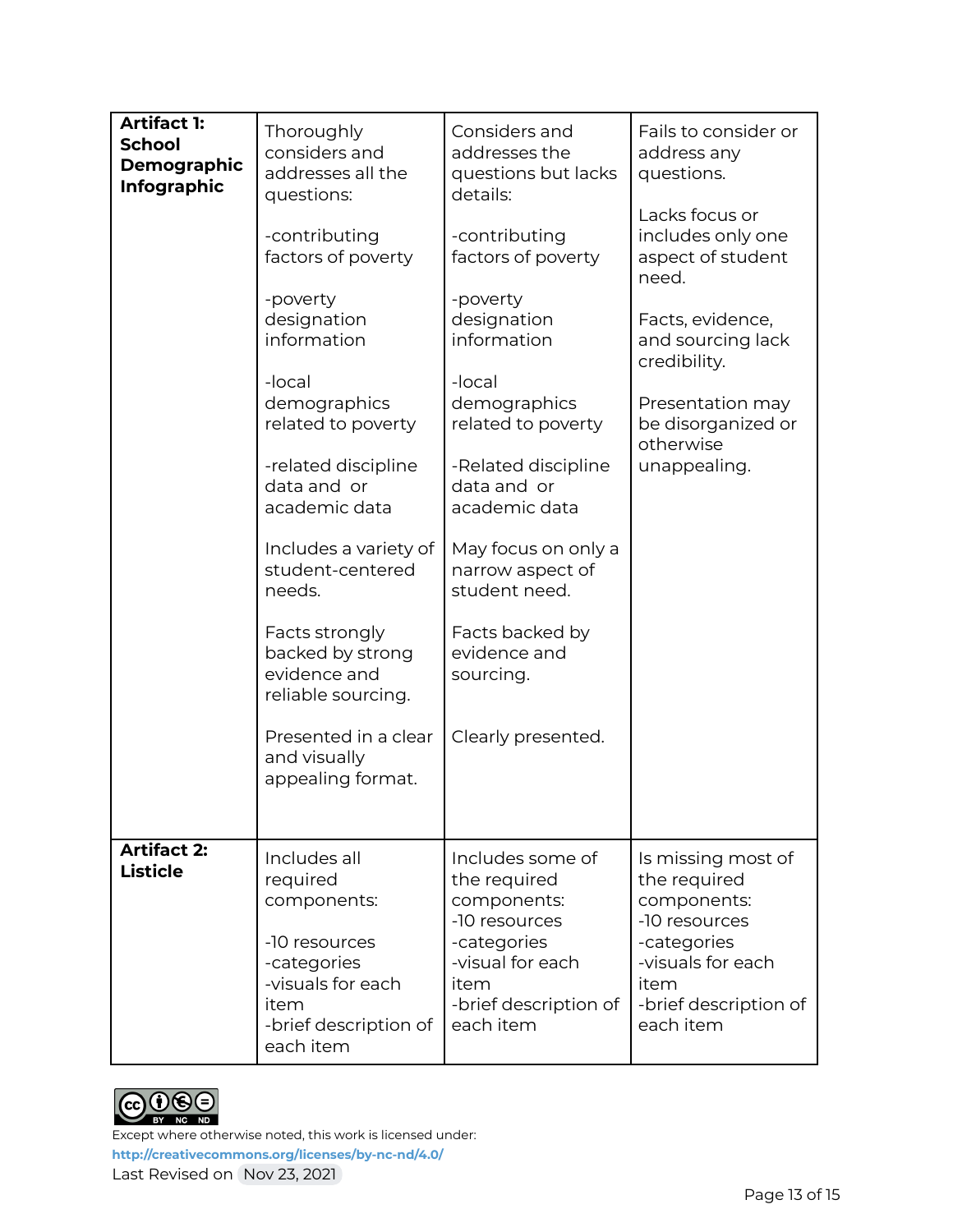|                                                                               | Resources are<br>accessible and<br>supportive of<br>students and or<br>family members<br>who may be<br>experiencing<br>poverty-based<br>trauma                                                                                                                                                        | Resources are of<br>limited value or not<br>accessible to<br>students and or<br>family members<br>who may be<br>experiencing<br>poverty-based<br>trauma                                                                                                                                                                     | Resources are not<br>accessible and or<br>supportive of<br>students and or<br>family members<br>who may be<br>experiencing<br>poverty-based<br>trauma                                                                                                                                                                                  |
|-------------------------------------------------------------------------------|-------------------------------------------------------------------------------------------------------------------------------------------------------------------------------------------------------------------------------------------------------------------------------------------------------|-----------------------------------------------------------------------------------------------------------------------------------------------------------------------------------------------------------------------------------------------------------------------------------------------------------------------------|----------------------------------------------------------------------------------------------------------------------------------------------------------------------------------------------------------------------------------------------------------------------------------------------------------------------------------------|
| <b>Artifact 3:</b><br><b>Sharing your</b><br><b>Resources</b>                 | Provided a clear<br>and feasible plan<br>for distributing this<br>information to<br>others in the school<br>community.<br>Audience includes<br>staff, community<br>and families                                                                                                                       | Plan may not be<br>clear or feasible<br>Audience is limited<br>to one group                                                                                                                                                                                                                                                 | Plan is not feasible<br>or inclusive of<br>relevant audiences                                                                                                                                                                                                                                                                          |
| <b>Artifact 4:</b><br><b>Healing-Cent</b><br>ered<br><b>Classroom</b><br>Plan | Action plan<br>includes all of the<br>required<br>components:<br>-problem<br>statement<br>-desired outcome<br>-success criteria<br>-proposed solution<br>-action steps<br>-timeline<br>-results<br>And<br>Each section was<br>addressed<br>completely in a<br>thoughtful and<br>reflective way<br>and | Action plan<br>includes some of<br>the required<br>components:<br>-problem<br>statement<br>-desired outcome<br>-success criteria<br>-proposed solution<br>-action steps<br>-timeline<br>-results<br>And or<br>Each section was<br>completed<br>And or<br>Action plan is<br>loosely aligned with<br>the problem<br>statement | Action plan is<br>missing most of<br>the required<br>components:<br>-problem<br>statement<br>-desired outcome<br>-success criteria<br>-proposed solution<br>-action steps<br>-timeline<br>-results<br>And or<br>One or more<br>sections were not<br>completed<br>and or<br>Action plan is not<br>aligned with the<br>problem statement |

 $CO$